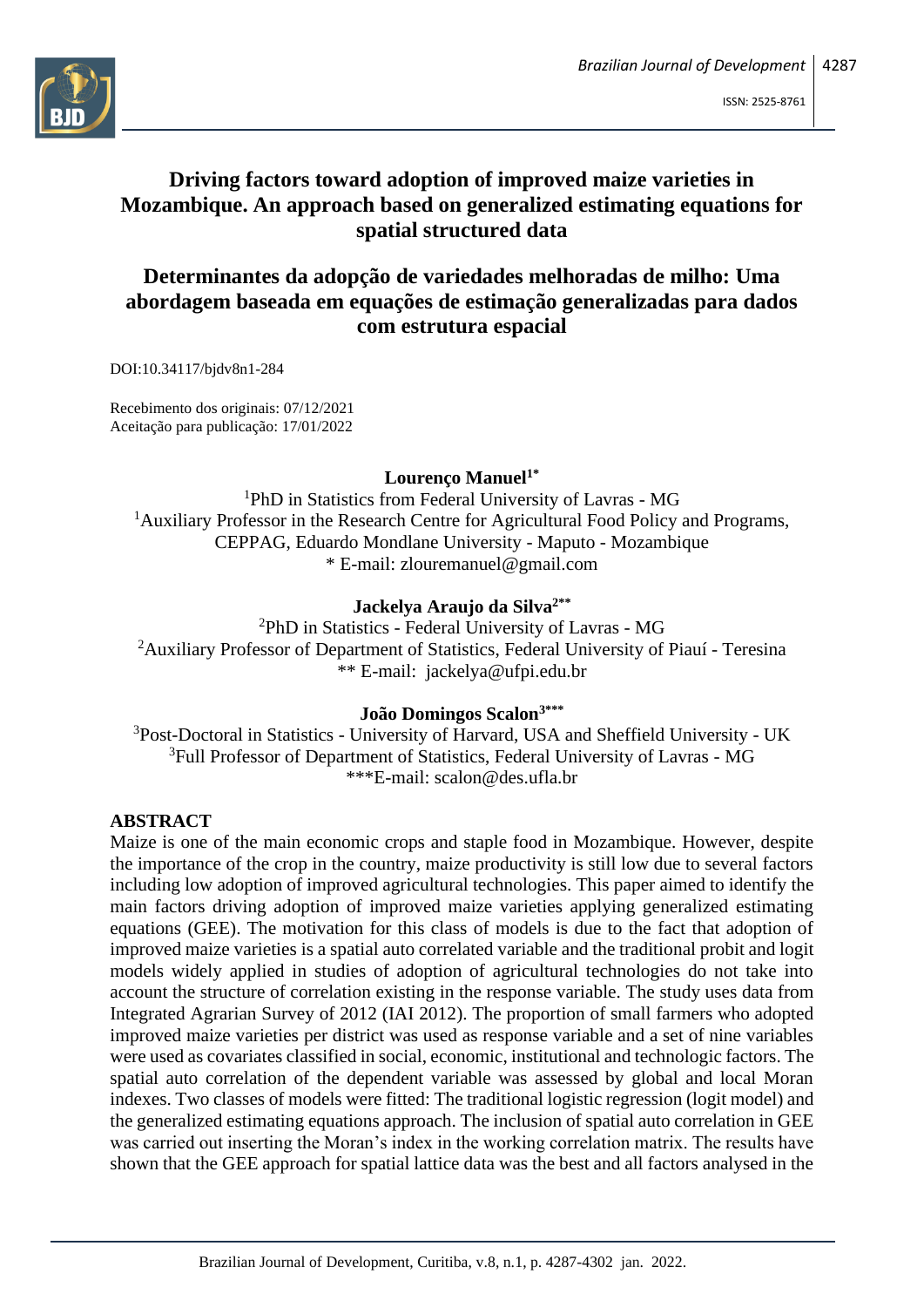

study including the spatial dependency are the main factors driving adoption of improved maize varieties in Mozambique.

**Key words**: Generalized estimating equations, spatial autocorrelation, adoption of maize varieties.

#### **RESUMO**

A cultura de milho é um dos mais importantes cereais e fonte de subsistência em Moçambique. Contudo, seus níveis de produtividade continuam baixos devido a vários factores incluíndo o baixo nível de adopção de tecnologias agrícolas melhoradas. Este trabalho tem como objectivo identificar os principais factores determinantes da adopção de variedade melhoradas de milho usando as equações de estimação generalizadas (EEG). A escolha desta classe de modelos está aliada ao facto de que a adopção de variedades melhoradas constitui um fenómeno espacialmente autocorrelacionado e os tradicionais modelos *probit* e *logit* amplamente usados em estudos de adopção de tecnologias agrícolas não preconizam a estrutura de autocorrelação existente na variável resposta. Foram usados dados do Inquérito Agrário Integrado de 2012 e como variável resposta foi considerada a proporção de produtores que usou variedades melhoradas de milho em cada distrito do país. Adicionalmente, um conjunto de nove variáveis classificadas em factores sociais, económicos, institucionais e tecnológicos foram consideradas como covariáveis. A ocorrência da autocorrelação espacial na variável resposta foi avaliada com base nos índices global e local de Moran. Duas classes de modelos foram ajustadas: o modelo *logit* e as EEG. A inclusão da autocorrelação espacial foi feita pela inserção do índice de Moran na matrix de correlação de trabalho. Os resultados mostraram que a abordagem das EEG apresentou os melhores resultados e que todos os factores do estudo incluíndo a interação entre os produtores avaliada através da dependência espacial constitiuem os determinantes da adopção de variedade melhoradas de milho no país.

**Palavras chave**: Equações de estimação generalizadas, Auto correlação espacial, Adoção de variedades de milho.

## **1 INTRODUCTION**

Agriculture is one of the main key sectors for social and economic development in Mozambique. The agriculture sector employs more than 80% of people living in rural areas and it is the main source of income and livelihood for many families in such areas. According to INE (2017), the agriculture sector of Mozambique contributes in approximately 23% of the Gross Domestic Product (GDP).

Among the main cultivated crops in Mozambique, maize is the most important cereal in the country fallowed by rice, wheat and Sorghum (Dias, 2013). Maculuve (2011) claims that maize is the staple food for many Mozambicans accounting in 40% of the total calorie diet in nutrition. In urban areas, the contribution of maize in the consumption expenditures is estimated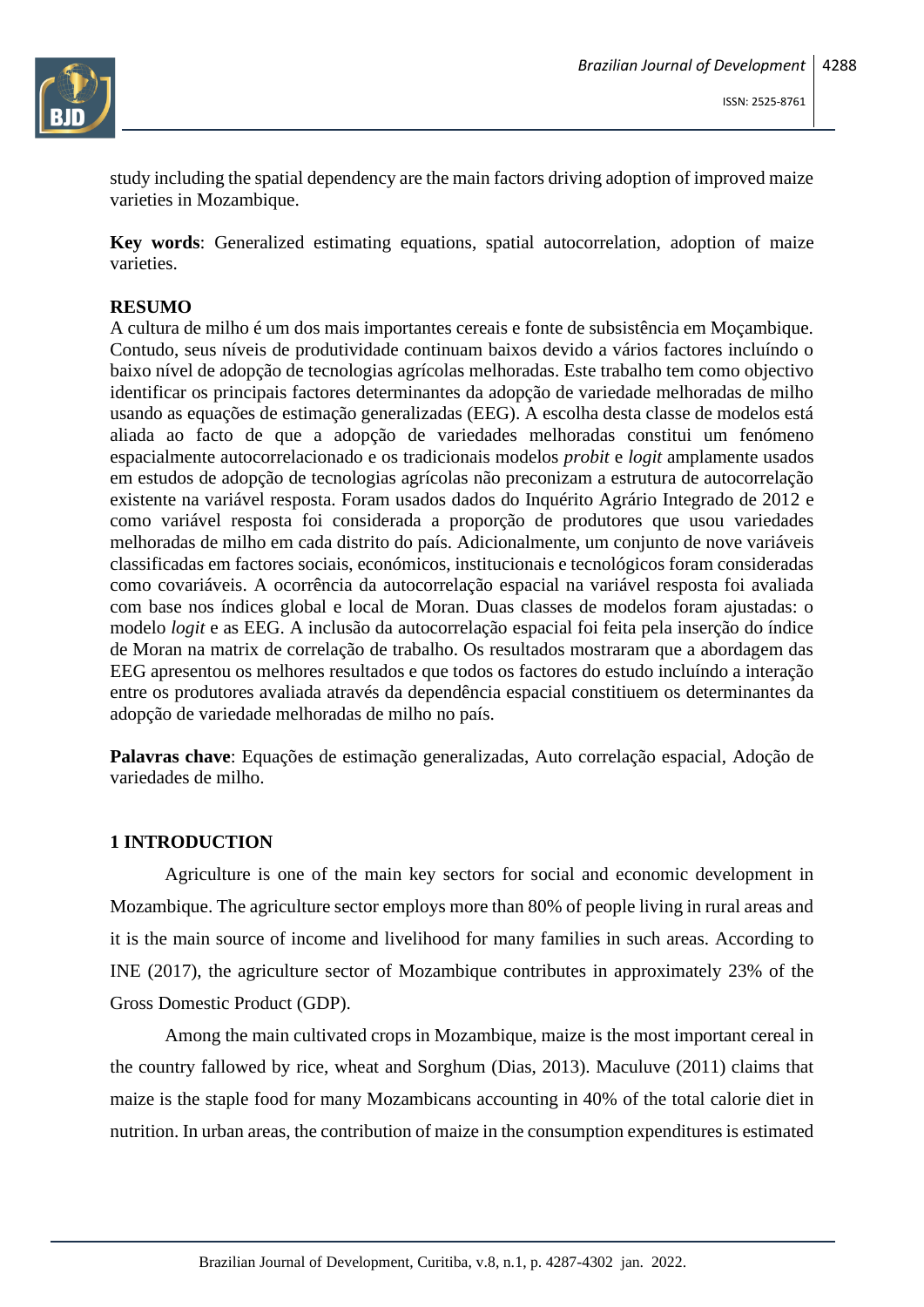

in 13.4% whereas for other cereals such as rice and wheat the expenditures accounted in 8.4% and 7.5%, respectively (Donavan and Tostão, 2010).

Despite the role that the crop represents for the country, maize productivity is still low (0.97 tonnes/ha) when compared to other southern African countries. For instance, the average maize yield in South Africa is estimated in 3.9 tonnes/ha (Renapri, 2017).

For developing countries like Mozambique, the adoption of improved agricultural technologies may increase the yields of many crops promoting more diversification of crops enhancing family income in rural areas. Uaiene (2009) claims that many improved agricultural technologies such as improved maize varieties are available in Mozambique. However, despite of the availability of such agricultural technologies, small famers have limited access to them.

Aiming to understand the main reasons of low levels of agricultural technologies adoption in developing countries, many authors tried to find out what factors drive farmers to adopt improved technologies. Some examples that may be cited are studies of Lambrecht *et al*. (2014); Cavane and Donavan (2011); Uaene (2009) and Zavale *et al*. (2005). The authors apply logit and probit models to study the relationship between adoption of agricultural technologies and several factors (covariates). These models were developed under the assumption of independence between observations of the response variable (McCullagh and Nelder, 1989). However, it is known that small farmers in developing countries usually share their agricultural experiences between them and strongly influence each other in the decision to adopt an improved agricultural technology. Thus, it is expected that in a given region, farmers in neighbour areas will exhibit spatial similarity between them in the pattern of adoption of any improved technology when compared to farmers located in distant areas. This spatial pattern can be assessed by the Moran's index which is the well known measure of spatial autocorrelation widely applied in spatial lattice data. Therefore, the application of logit and probit models widely used in adoption of agricultural technologies may not represent well the phenomena due to the fact that such models do not take into account the spatial dependency existing between observations of the response variable. Thus, in order to overcome the limitation of such models, in this paper we study the proportion of farmers who adopted improved maize varieties in Mozambique applying generalized estimating equations (GEE) which are more appropriate to spatial and temporal correlated data (Liang and Zeger, 1986; Lin and Clayton, 2005). The inclusion of spatial dependency between observations of the response variable in GEE is accomplished inserting the Moran's index in the working correlation matrix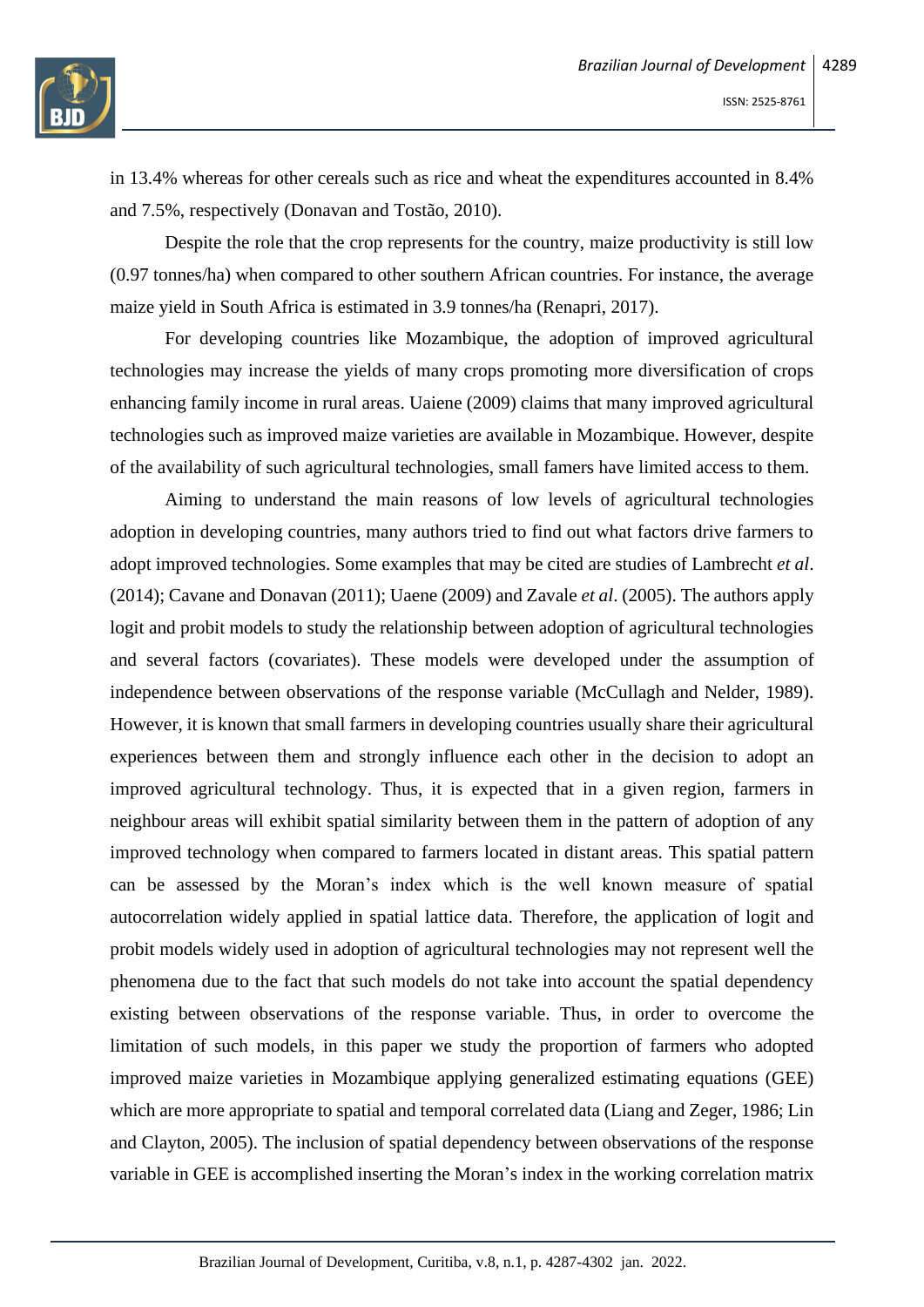

(Manuel and Scalon, 2020). We also compare the results of GEE approach with the results of the traditional methods (logit model).

## **2 MATERIAL AND METHODS**

This chapter describes the study area including the source of data and the variables used in the study. The spatial autocorrelation measure and the description of generalized estimating equations for spatial lattice data are presented as well.

#### 2.1 STUDY AREA

The study was carried out using the shapefile of Mozambique, a southern African country bordered by the Indian Ocean at the east. Mozambique is divided in 10 provinces where each of the provinces is divided into several districts, resulting in 128 districts along the country. Figure 1 shows the study area exhibiting the 128 districts with the corresponding geographic code areas denoted by centroids.



#### 2.2 DATA SOURCE AND VARIABLES OF THE STUDY

The study was carried out using Mozambique´s data from 2012 Integrated Agrarian Survey. The proportion of smallholder farmers who adopted improved maize varieties per district was considered as response variable and a set of nine variables as covariates. These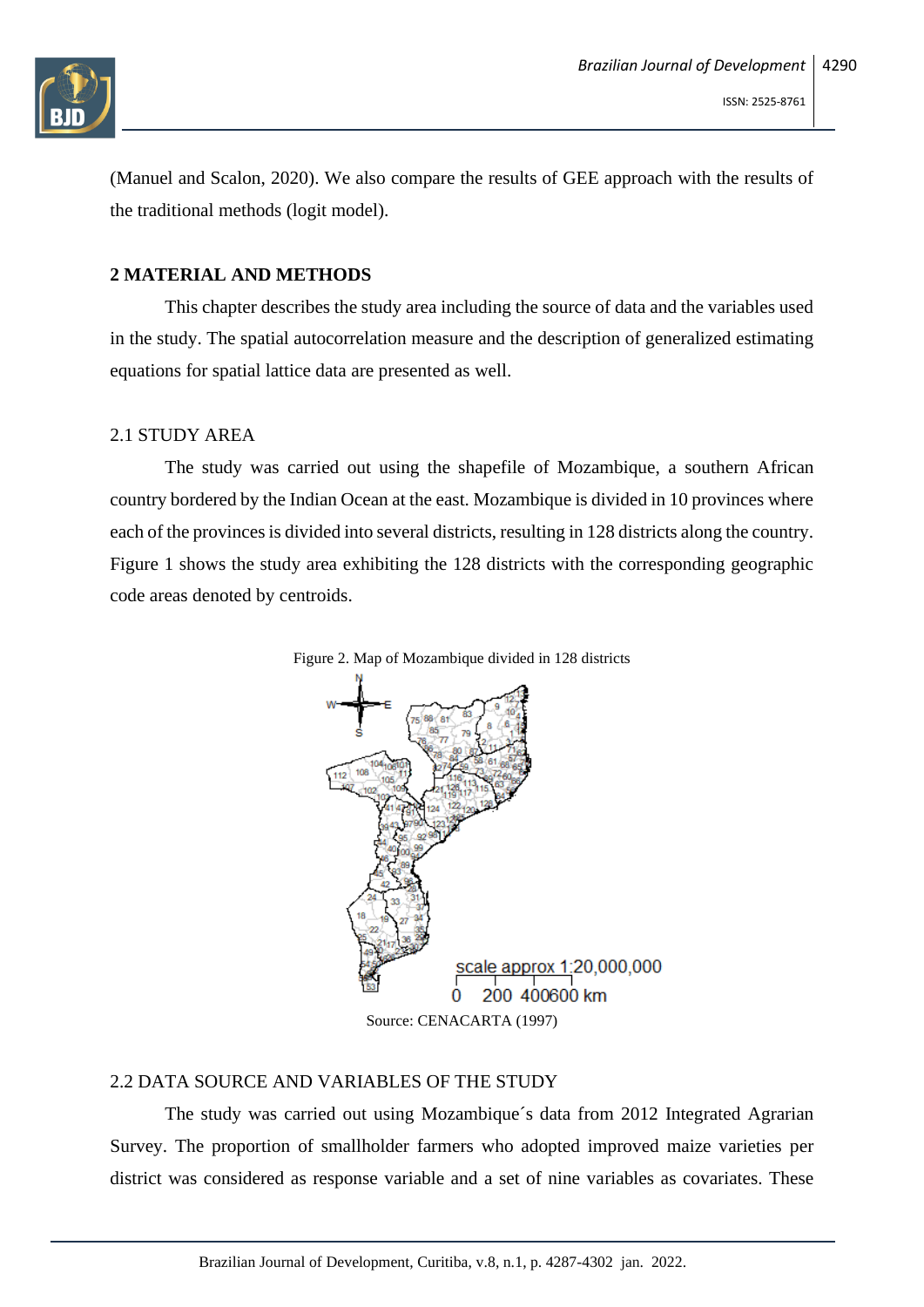

explanatory variables were classified as social, economic, technologic and institutional factors. The covariates considered as social factors were: (i) household size – defined as average number of family members per district; (ii) farmer's age - given by the average age of the household head per district; (iii) permanent labourers - a binary variable equal 1, if farmers hire permanent labourers and, equal 0, otherwise; (iv) temporal labourers – a binary variable equal 1, if farmers hire temporal labourers and, equal 0, otherwise. The economic factors were: (v) access to credit – a binary variable equal 1, if farmers have credit access, and equal 0, otherwise; (vi) ownership of improved storage grains system - a binary variable equal 1, if farmers have improved storage seeds system, and equal 0, otherwise. The Institutional factors considered in the study were: (vii) Access to agriculture extension services - a binary variable equal 1, if farmers have access to extension services, and equal 0, otherwise; (viii) Information access - a binary variable equal 1 if the farmers own a radio, and equal 0, otherwise. Only one technologic factor was used: (ix) animal traction - a binary variable equal 1 if farmers use animal traction, and equal 0, otherwise. All variables were measured at the district level depicted in Figure 3.

#### 2.3 SPATIAL AUTOCORRELATION ANALYSIS

Spatial autocorrelation is a measure of association of a random variable observed in two locations such as municipalities, districts, provinces, etc. According to Rogerson and Yamada, there are several indexes used to depict the spatial autocorrelation between observations for spatial lattice data, being the global Moran's index the most popular. However, the application of this index depends on the definition of a spatial weight matrix **W** whose elements are given as following:  $w_{ij} = 1$ , if area  $A_i$  and  $A_j$  share the same border, for  $i \neq j$  and  $w_{ij} = 0$ , otherwise (See: Waller and Gotway, 2004 for more details).

The global Moran's index is defined by:

$$
\hat{I} = \frac{n}{\sum_{i=1}^{n} \sum_{j=1}^{n} w_{ij}} \frac{\sum_{i=1}^{n} \sum_{j=1}^{n} w_{ij} (Y_i - \bar{Y})(Y_j - \bar{Y})}{\sum_{i=1}^{n} (Y_i - \bar{Y})^2},
$$
\n(1)

where: *n* is the number of areas (districts);  $Y_i$  and  $Y_j$  is the proportion of small farmers who adopted improved maize varieties in area *i* and *j* respectively;  $\overline{Y}$  is the sample mean ( $\overline{Y}$  =  $\sum_{i=1}^{n} Y_i/n$ ; *w<sub>ij</sub>* are elements of the spatial weight matrix (Rogerson and Yamada, 2009).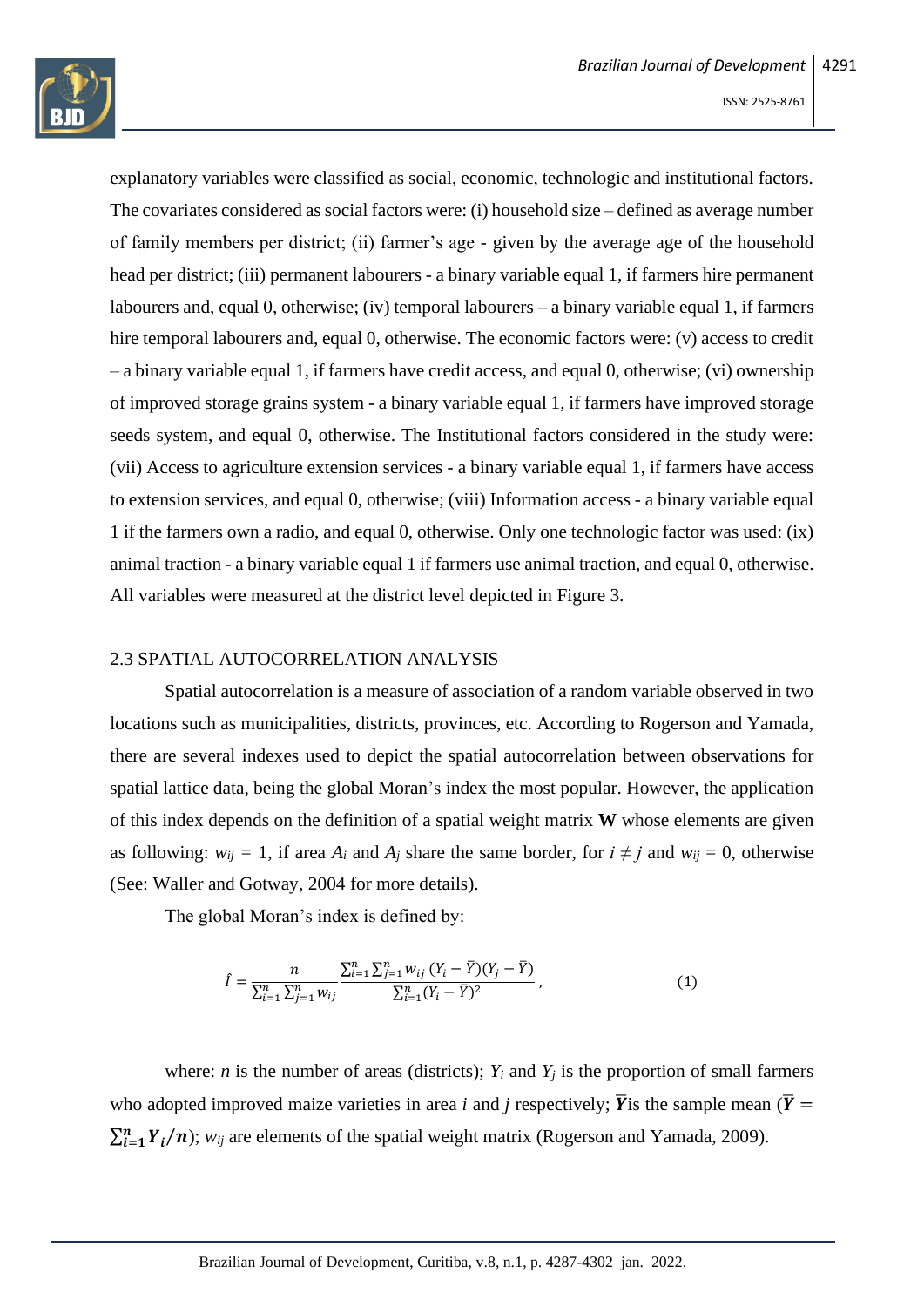

Positive values of the Moran´s index indicates positive spatial autocorrelation, suggesting that values of a random variable in neighbour regions tend to be similar between them. While negative estimates of Moran indicate negative spatial autocorrelation which means that neighbour regions tend to be dissimilar between them. In the absence of spatial autocorrelation the Moran's index is zero which suggests that the random variable is spatially independent. Inference for the Moran's index is carried out constructing the distribution of the index under the hypothesis of independence using permutations or the normal distribution assumptions (See: Manuel and Scalon, 2020 for more details).

#### 2.4 MODELLING

Let  $Y_i = (Y(s_1),..., Y(s_{n_i}))$  a  $n_i \times I$  dimensional vector of a random variable denoting the proportion of small farmers who adopted an improved maize variety at the *i*th province of Mozambique, where  $i = 1, 2, ..., 10$  and *n* is the number of observation at each province, and  $s_1, ..., s_{n_i}$  are spatial locations (districts in each province) denoted by centroids (Figure 1). The correspondent vector mean of  $Y_i$  is denoted by  $\mu_i = (\mu(s_1), ..., \mu(s_{n_i}))$ . Furthermore, let  $X_i =$  $(x_{i1}(s_1),...,x_{ip}(s_{n_i}))$  a  $n_i \times p$  dimensional matrix containing observations of  $p$  covariates measured at districts  $s_1, ..., n$ ,  $s_{n_i}$ . The mean response  $\mu_i = E(Y_i)$  is assumed to be associated with the measurements of explanatory variables  $X_i$  through the link function denoted by:

$$
g(\mu_i) = X_i \beta \tag{2}
$$

where  $\beta = (\beta_1, ..., \beta_p)$  is a  $p \times 1$  dimensional vector of parameters to be estimated and  $g(\mu_i) = \log {\{\mu_i/(1 - \mu_i)\}}$  is the link function.

The spatial lattice covariance structure of  $Y_i$  is denoted by:

$$
\Omega(Y_i) = \phi^{-1} V_i^{1/2} R_i(\rho) V_i^{1/2},
$$
 (3)

where  $V_i = \text{diag}\{\mu_i(s_1)[1 - \mu_i(s_1)], ..., \mu_i(s_{n_i})[1 - \mu_i(s_{n_i})]\}$  is  $n_i \times n_i$  dimensional diagonal matrix with the main diagonal defining a mean function or variance function in the *i*th province at spatial location  $s_1, ..., s_{n_i}$ ;  $\phi$  is the dispersion parameter which is assumed equal 1  $(\phi = 1)$ ;  $\mathbf{R}_i(\rho) = \rho \mathbf{W}_i + \mathbf{I}$ , is  $n_i \times n_i$  dimensional correlation matrix measuring the spatial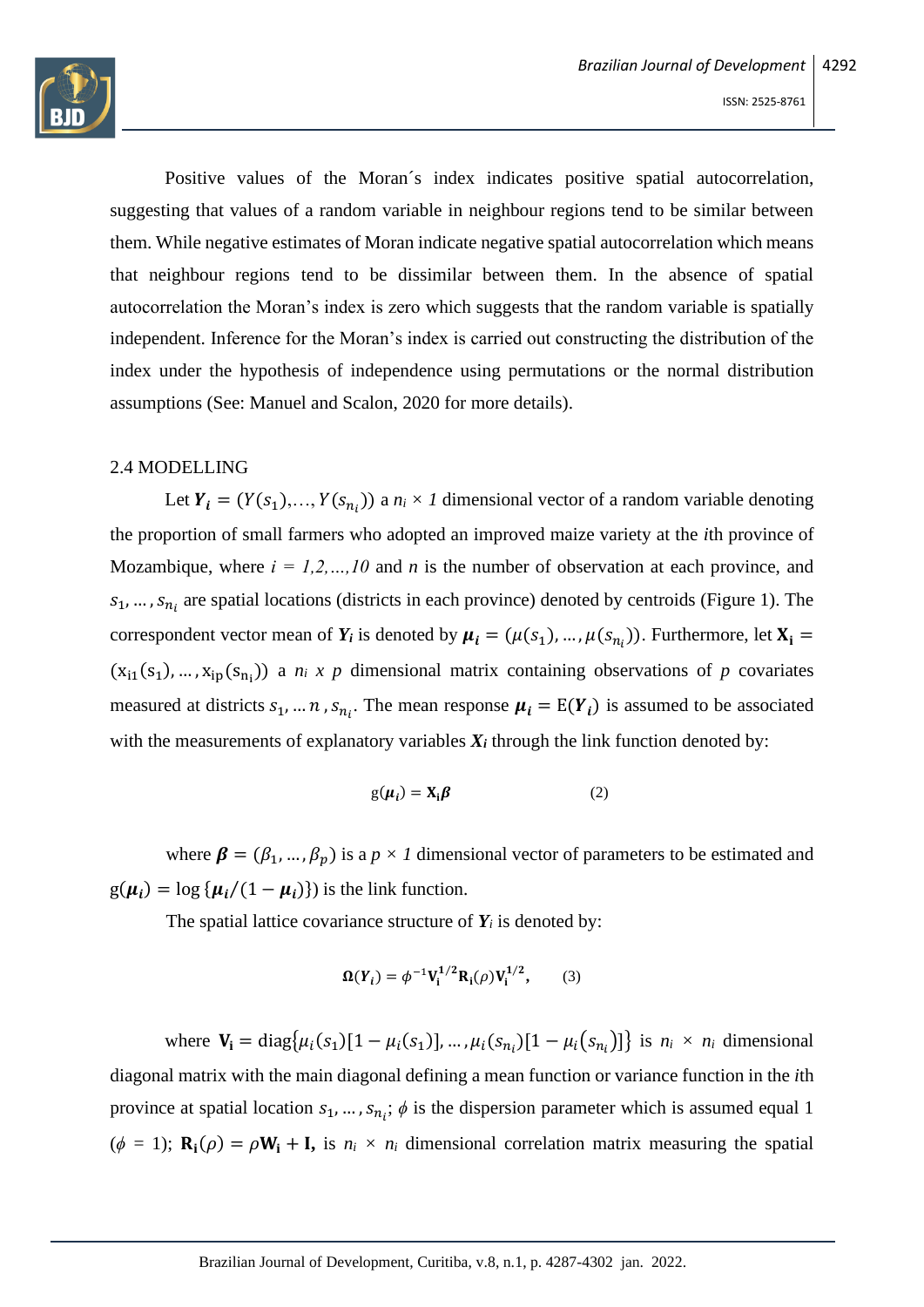

correlation between observation of the random variable  $Y_i$ ;  $\rho$  is the Moran's index given by equation (1); **W** is the spatial weight matrix and **I** is the identity matrix.

Assuming that the first and second moments of the joint distribution of  $Y_i$  are depicted by equations (2) and (3), respectively, and applying the generalized estimating equation (GEE) approach for spatial lattice data, the model parameters are reached using the scoring fisher algorithm. Inference for parameters are obtained by the Wald test (See Manuel and Scalon, 2020 for more details).

Two types of models were fitted: logistic regression and GEE. The former was fitted assuming spatial independence between observations while the later was fitted considering the occurrence of spatial autocorrelation measured by the Moran's index.

All analyses were carried out using software R (R core team, 2019) packages s*pdep* (Bivand et al., 2011) and *geepack* (Halekoh, et al., 2006).

# **3 RESULTS AND DISCUSSION**

This chapter presents results of exploratory analysis of the response variable and results of fitted models.

#### 3.1 EXPLORATORY ANALYSIS OF ADOPTION OF IMPROVED MAIZE VARIETIES

Figure 2 depicts the thematic map of the proportion of farmers who adopted improved maize varieties along the 128 districts of Mozambique including the spatial smoothing of the variable using spatial moving average estimator. It is noticed that the proportion of adoption varies from approximately 1% up to 37.5% with an average estimate of 8% per district. The median equal 5% indicates that 50% of districts have adoption levels lower than 5% which means in general that most districts are characterized by low levels of adoption of improved maize varieties. The spatial smoothing map suggests that there are different spatial patterns of adoption of improved maize varieties along the country characterized by higher levels of adoption in districts of the centre region when compared to districts belonging to the south and north regions which are depicted by low levels of adoption. It is noticed that districts with higher levels of adoption pertain to Tete and Manica provinces. One possible reason for such adoption performance in those districts has to do with the strong influence from farmers of neighbour countries like Malawi and Zimbabwe.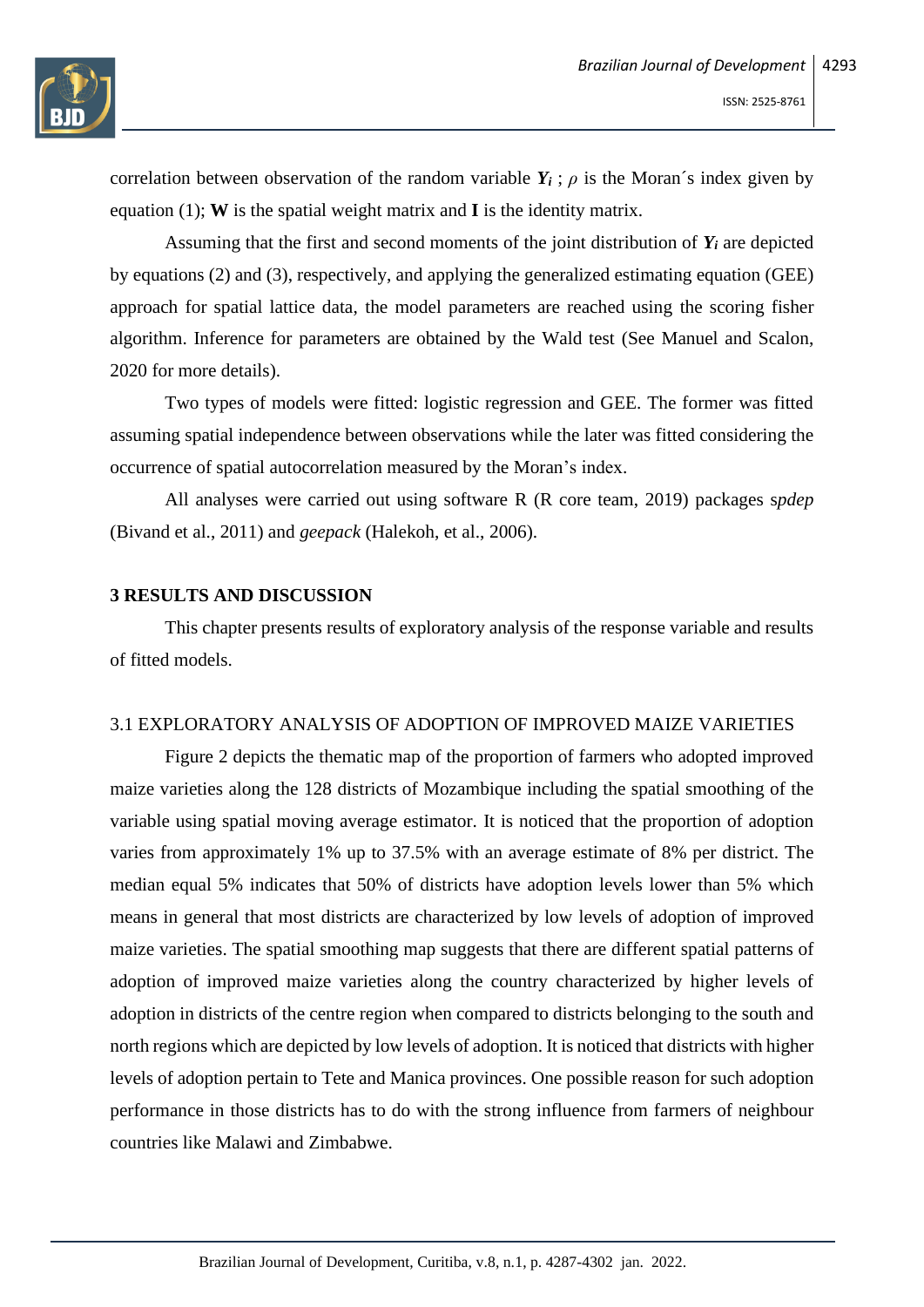

Figure 2. Thematic map of the proportion of small farmers who adopted improved maize varieties. (a) Observed data; (b) Spatial moving average



Source: From authors (2021)

The spatial autocorrelation analysis of the proportion of small farmers who adopted improved maize varieties in Mozambique has shown that there is a significant positive spatial association between observations of the response variable (*Moran* = 0.31,  $p < 0.05$ ). This suggests that regions with high levels of adoption of improved maize varieties are likely to be surrounded by regions with high levels of adoption and areas characterized by low levels of adoption are surrounded by neighbours with low levels as well. Figure 3 depicts the Moran local index of spatial autocorrelation (LISA map) which indicates what type of spatial association exists between given district and its neighbours.





Source: From authors (2021)

It is noticed that there are three types of spatial association between districts along the country. Firstly, districts characterized by "high-high" and "low-low" correspond to areas with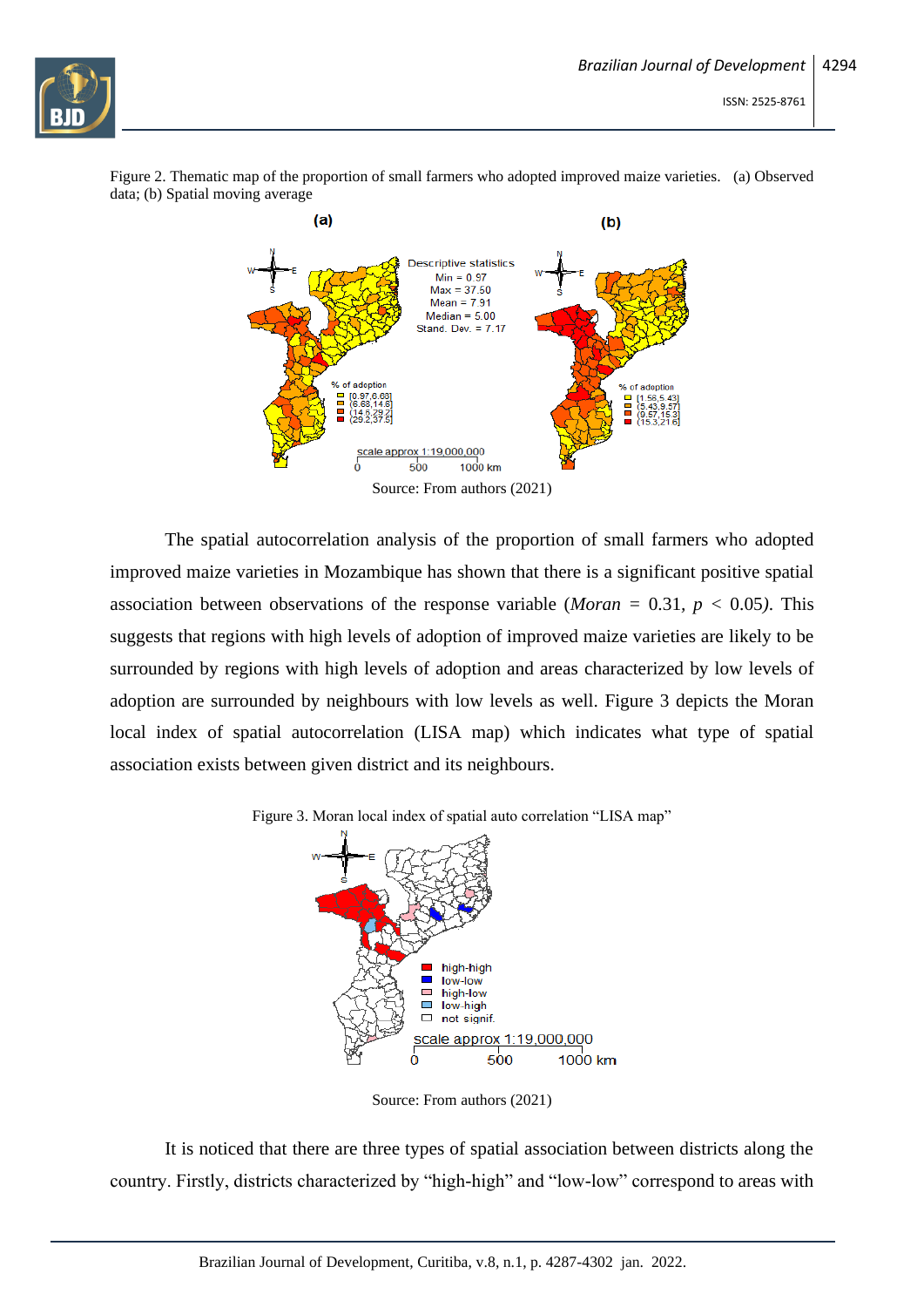

significant positive spatial association for higher and lower levels of adoption of improved maize varieties, respectively. Secondly, districts classified by "low-high" and "high-low" represent significant negative spatial association meaning that districts of lower levels of adoption are surrounded by districts with high levels and vice versa. Finally districts whose spatial association is not significant are not spatially auto correlated with their neighbours.

Thus, the adoption of improved maize varieties is a variable that is spatially auto correlated across observational units. Once the spatial autocorrelation of this variable is not taken in account while modelling, the inferences may be questionable.

## 3.2 FITTED MODELS

Two models were fitted to the data, the logistic regression and the generalized estimating equations (GEE). The former is widely used in technology adoption studies which assumes that the proportion of small farmers who adopted improved maize varieties is not spatially auto correlated while the later takes into account the occurrence of spatial association between observations of adoption of improved maize varieties measured by the Moran's index. Table 1 reports the results of logistic regression model and the GEE approach.

|                                   |            | Tubic 1. Estimates for Eugestic regression moder and generalized estimating equations (GEE)<br><b>Logistic regression</b> |                     | GEE             |                     |
|-----------------------------------|------------|---------------------------------------------------------------------------------------------------------------------------|---------------------|-----------------|---------------------|
| <b>Covariates</b>                 |            | estimate                                                                                                                  | <b>Stand.</b> error | <b>Estimate</b> | <b>Stand.</b> error |
| Intercept                         |            | $-2.82*$                                                                                                                  | (0.70)              | $-4.14*$        | (0.19)              |
| Household size                    |            | $0.31*$                                                                                                                   | (0.07)              | $0.30*$         | (0.02)              |
| Farmer's age                      |            | $-0.06*$                                                                                                                  | (0.01)              | $-0.03*$        | (0.004)             |
| Temporal labours                  |            | $0.78*$                                                                                                                   | (0.37)              | $1.10*$         | (0.07)              |
| Permanent labours                 |            | $0.59*$                                                                                                                   | (0.14)              | $0.69*$         | (0.03)              |
| Acesso to credit                  |            | 0.19                                                                                                                      | (0.10)              | $0.16*$         | (0.02)              |
| Improved storage grain system     |            | 0.34                                                                                                                      | (0.21)              | $0.46*$         | (0.05)              |
| Access to extension               |            | $0.36*$                                                                                                                   | (0.15)              | $0.48*$         | (0.03)              |
| Access to information             |            | 0.22                                                                                                                      | (0.12)              | $0.41*$         | (0.03)              |
| Animal traction use               |            | 0.32                                                                                                                      | $0.16*$             | 0.14            | $0.04*$             |
| Association parameter $(\lambda)$ |            |                                                                                                                           |                     | 0.33            | $0.11*$             |
| Working correlation criterions    | QIC        | 89.96                                                                                                                     |                     | 82.94           |                     |
|                                   | <b>CIC</b> | 10.00                                                                                                                     |                     | 6.34            |                     |
|                                   | <b>RJC</b> | 1.36                                                                                                                      |                     | 1.00            |                     |

Table 1: Estimates for Logistic regression model and generalized estimating equations (GEE)

\* Significant at 5%. QIC – quasi-likelihood information criterion; CIC – correlation information criterion; RJC – Rotnitzky and Jewell criterion.

Source: Manuel and Scalon (2020)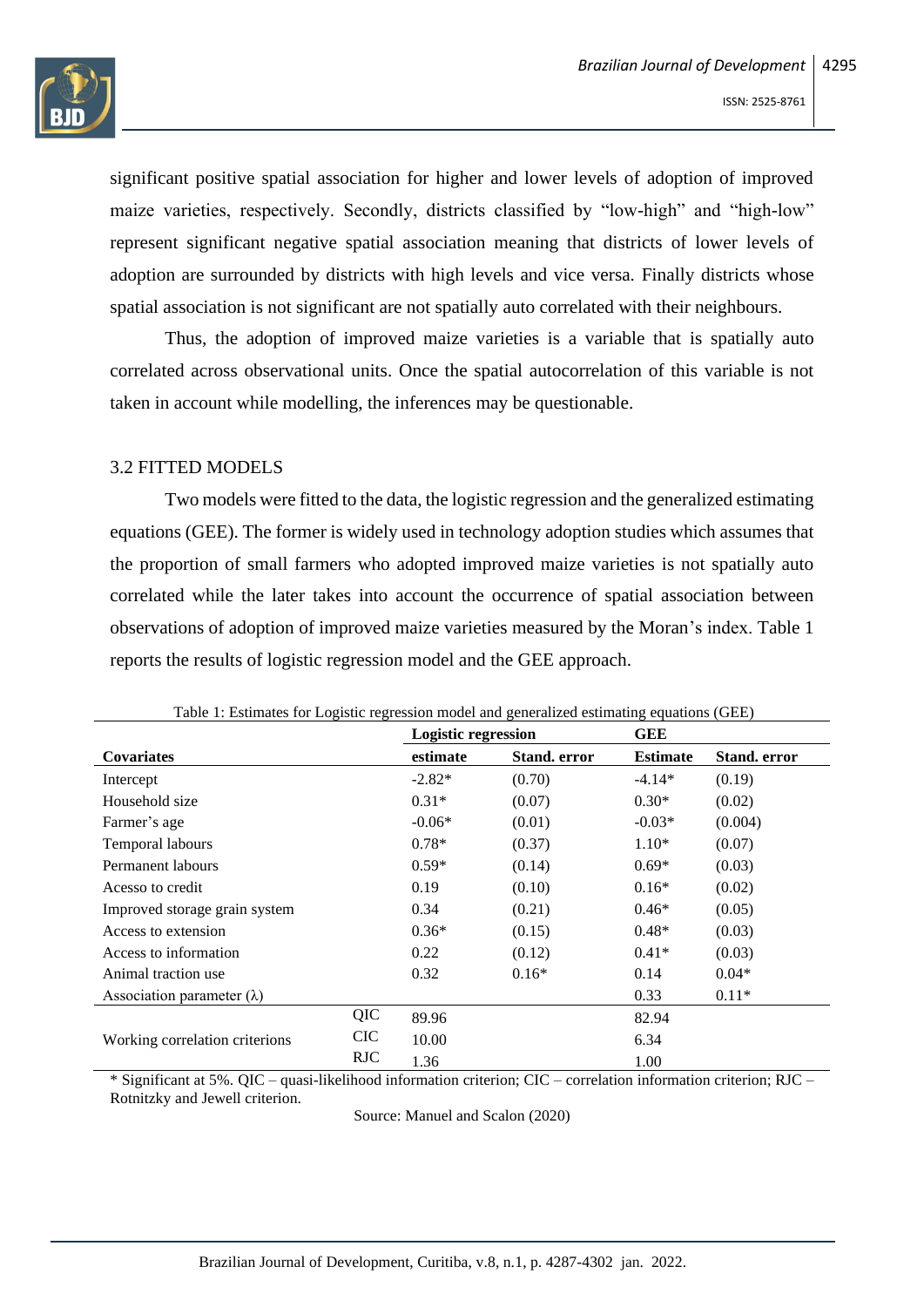

The signals of the estimates of all covariates are positive excepting for the farmer's age variable which is negative. These signals converge to the expected results for all predictors. The logistic regression model has shown that among all covariates tested in the study, there are three without a significant effect in the model: the access to information, access to credit and the ownership of improved storage grains system. However, the logistic regression analysis assumes independence between observations in the response variable. This is not the case of the data of adoption of improved maize varieties, where there is a positive spatial autocorrelation as demonstrated by the Moran's index. Thus, any inference based on the logistic regression may be questionable. Therefore, the occurrence of spatial autocorrelation in the response variable was taken into account using the GEE approach proposed in this paper. The estimates of the covariates parameters applying GEE approach are similar with those obtained by logistic regression model due to the property of consistence of the estimators (Liang & Zeger, 1986).

Applying the GEE to reach the estimates of the model, it is noticed that all covariates have significant effect in the model due the increment of the efficiency of the parameters estimators which has influenced the power of the tests. Furthermore, the working correlation matrix selection criterions (QIC, CIC and RJC) have indicated the spatial working correlation matrix using the Moran's index as the best structure, when compared to its competitor with independent structure. Therefore, all inference is carried out using results of generalized estimating equations approach.

Table 2 depicts the results of marginal effects of each covariate given by odds ratio. This measure describes the odds of a given small farmer to adopt an improved maize variety when the covariate in analysis changes (increases) in one unit keeping constant all other factors.

| Table 2 Marginal effect of each covariate |                               |                                  |  |  |  |
|-------------------------------------------|-------------------------------|----------------------------------|--|--|--|
| Covariate                                 | Estimate( $\widehat{\beta}$ ) | Odds ratio $(\exp(\vec{\beta}))$ |  |  |  |
| Household size                            | 0.30                          | 1.35                             |  |  |  |
| Farmer's age                              | $-0.03$                       | 0.97                             |  |  |  |
| Temporal labours                          | 1.10                          | 3.00                             |  |  |  |
| Permanent labours                         | 0.69                          | 1.99                             |  |  |  |
| Acesso to credit                          | 0.16                          | 1.17                             |  |  |  |
| Improved storage grain system             | 0.46                          | 1.58                             |  |  |  |
| Access to extension                       | 0.48                          | 1.62                             |  |  |  |
| Access to information                     | 0.41                          | 1.51                             |  |  |  |
| Animal traction use                       | 0.14                          | 1.15                             |  |  |  |
| Association parameter $(\lambda)$         | 0.33                          | 1.39                             |  |  |  |
|                                           | $C = \nabla$ $A = (0.001)$    |                                  |  |  |  |

Source: From authors (2021)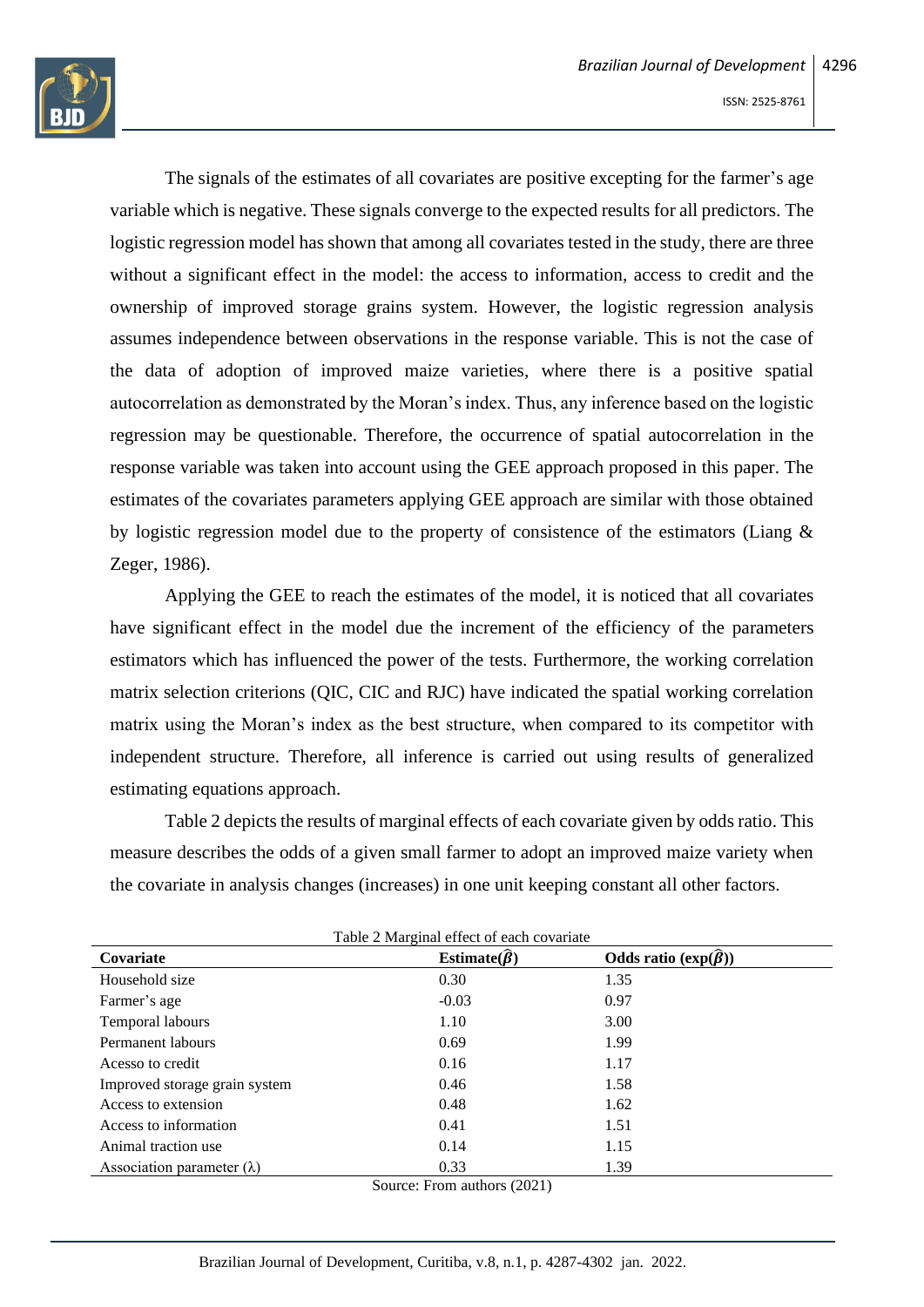

Social factors regarding to availability of labour such as household size, temporal and permanent labours have shown a positive significant effect in adoption of improved maize varieties. For the former case it is expected that farmers with greater household sizes are more likely to adopt improved maize varieties in 35% than farmers with fewer household members. For both permanent and temporal labour it is expected that the use of such hired labour increase the odds of adoption of improved maize varieties in 99% and 200% for permanent and temporal labours, respectively. In fact the temporal labours which impacts most in the decision of adoption of improved maize varieties, characterize the agriculture sector of Mozambique which is majority rudimentary and depends mainly by human factor. Authors like Mignouna et al. (2011) & Bonana – Wabbi (2002) have also shown a positive impact of the labour availability in adoption of improved agricultural technologies due to the great role of the factor during introduction of new technologies.

Farmer's age is another social factor with significant effect in adoption of improved maize varieties in Mozambique. Among all factors considered in the study the farmer's age was the unique covariate with negative effect in the decision of adoption. The results suggest that older farmers are less likely to adopt improved maize varieties than younger farmers in 3%. Similar results are reported by Zavale (2005); Mauceri *et al*. (2005); Adesina and Zinnah (1993). The authors state that older famers are less likely to risk exposure and they tend to decrease their investment in agriculture in long term. On the other hand, younger farmers are more likely to risk exposure and to try new technologies. However, Kariyasa and Dewi (2011); Mwuangi and Kariuki (2015), report that the more experienced the farmer, the more accumulated knowledge he has. This allows old farmers to better analyze information regarding new agricultural technologies than young farmers.

The ownership of an improved storage grain system and access to credit, both related to economic factors, have shown positive effect in adoption of improved maize seeds. If the farmer owns an improved storage grain system he is more likely to adopt improved maize seeds in 58% compared to farmers without a storage grain system. In fact the availability and access of improved storage grain system guarantee a reliable maize storage in large scale. This has strong influence in market access and mostly impacts on the season of maize commercialization. Farmers with access to improved storage grain system are more likely to trade their products during seasons of high demand where prices are more attractive and therefore more profitable. For the second economic factor, the results suggest that if a farmer has access to credit his odds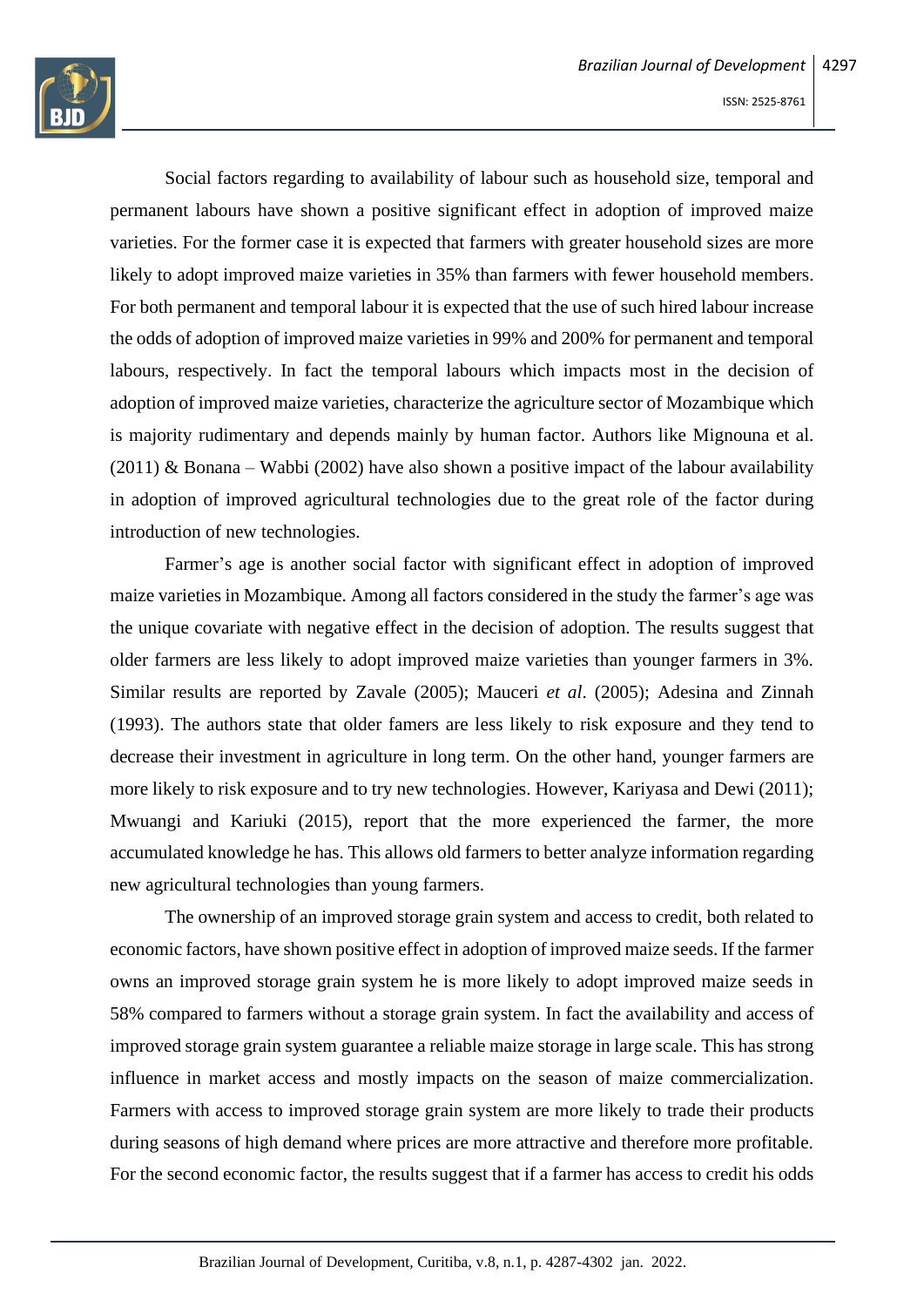

to adopt improved maize varieties is 17% higher than those without access to financial resource. Several empiric studies have shown that access to credit impacts positively in adoption of new agricultural technologies due to the role that financial resources exert in purchasing agriculture inputs ensuring high productivity. Uaiene (2009) also found a positive effect of access to credit in the study of agricultural technologies in Mozambique. However, Zavale *et al*. (2005) in a study of adoption of improved maize seeds have found an inverse relationship between access to credit and adoption of improved seeds. The authors justify the relationship claiming that financial institutions only provide credit to farmers with other sources of income beyond agriculture activity. In such cases, those farmers are more likely to make their investments is cash crops like tobacco and cotton or other profitable activities.

Concerning to institutional factors such as access to information and agriculture extension services, the results have also shown that these covariates impacted significant positively in the decision to adopt improved maize varieties in Mozambique. Farmers with access to information and agriculture extension services are more likely to adopt improved maize varieties in 51% and 62%, respectively when compared to those without access to such services. Uaiene (2009) reported that access to extension services had only impact in the use of animal traction. For all other technologies such improved maize seeds, fertilizers, pesticides and mechanizations, access to extension services had no significant effect in the fitted models. However, authors like Mignouna *et al*. (2011); Sserunkuama (2005); Akudugu *et al*. (2012) highlight the role of extension services as the driving force in agricultural technology adoption process. Furthermore, Mwuangi and Kariuki (2015) claim that extension services strongly impacts in adoption of new technologies because it overcomes the effect of illiteracy that characterize many farmers in developing countries.

Likewise all other variables, the technologic factor represented by animal traction, has shown a positive influence in the decision to adopt improved maize varieties. However, the impact of this covariate was lesser than all other variables considered in the study. It is noticed that the odds of farmers to adopt improved maize varieties when they plough land using animal traction is 15% higher compared to farmers without access to this technologic factor. Compared to all other factors the animal traction presented the lowest estimate of odds ratio.

Regarding to spatial association parameter which measures the influence between neighbour areas, this has also shown a positive impact in the decision to adopt improved maize varieties. Farmers located in neighbour districts are 39% more likely to adopt improved maize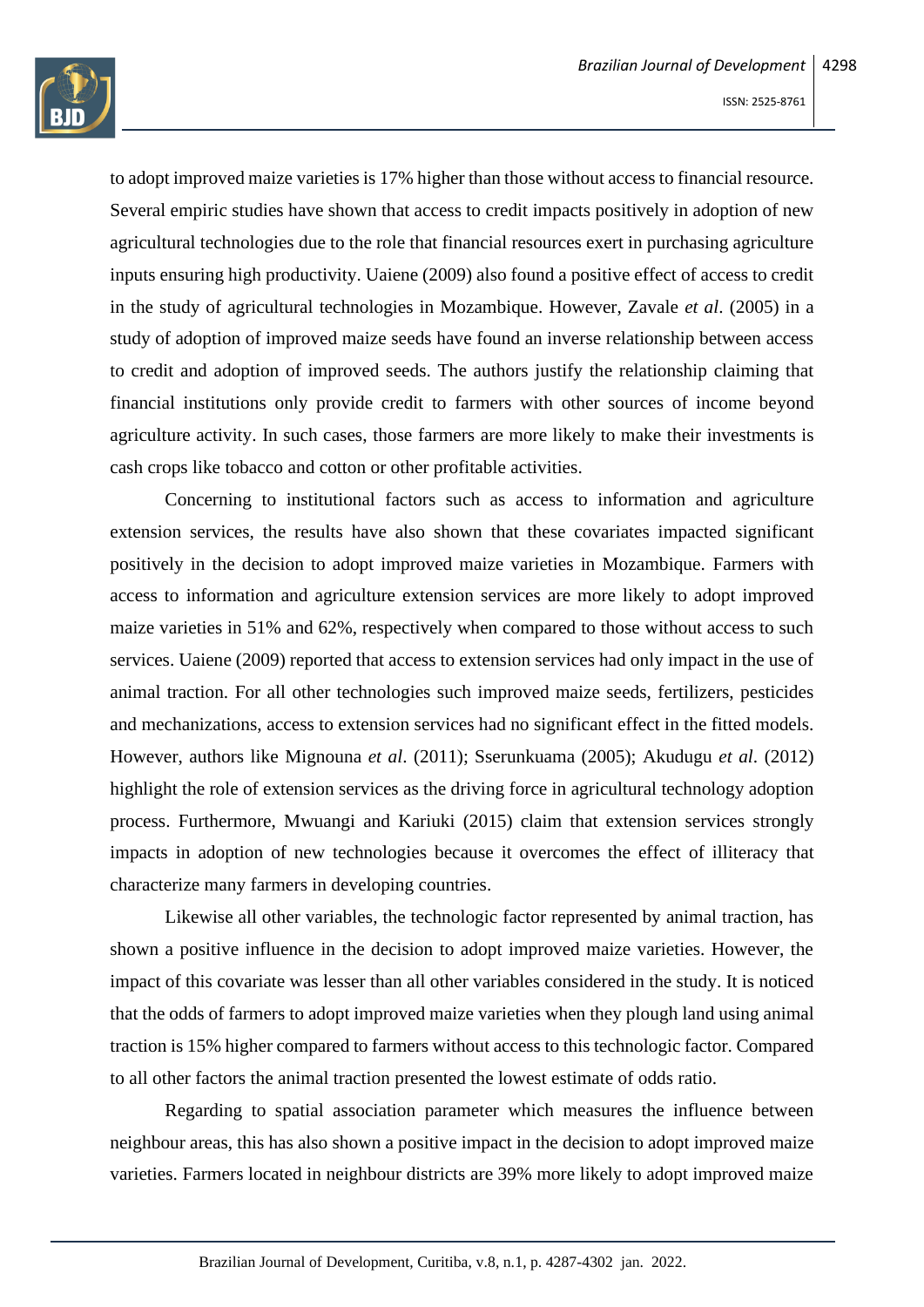

varieties than those located in distant districts. Therefore, neighbour farmers tend to exhibit spatial similarity in the pattern of adoption of improved maize varieties due to the interaction existing between them. The interaction highlights the effect of spatial dependency between observations of the proportion of small farmers who adopted improved maize varieties proved by the global and local Moran's indexes (Figure 3). In fact, the inclusion of spatial autocorrelation applying spatial generalized estimating equations allowed measuring the impact of spatial dependency in the decision to adopt improved maize varieties given by the odds ratio of spatial association parameter.

# **4 CONCLUSION**

The results obtained in this paper have allowed to show that despite the fact that generalized estimating equations (GEE) are widely applied in longitudinal data, its application in spatial lattice data analysis is worthwhile. Using the neighbourhood spatial matrix and the Moran's index in GEE to account to the spatial autocorrelation between observations of adoption of improved maize varieties has reached the best model and allowed to show that all factors analysed in the study including the spatial dependency are determinants of adoption. This results is an indicative that policy makers should direct their attention in developing agricultural policies at district level in the country.

#### **ACKNOWLEDGEMENTS**

To the Ministry of science and technology of Mozambique for the scholarship provided to the first author.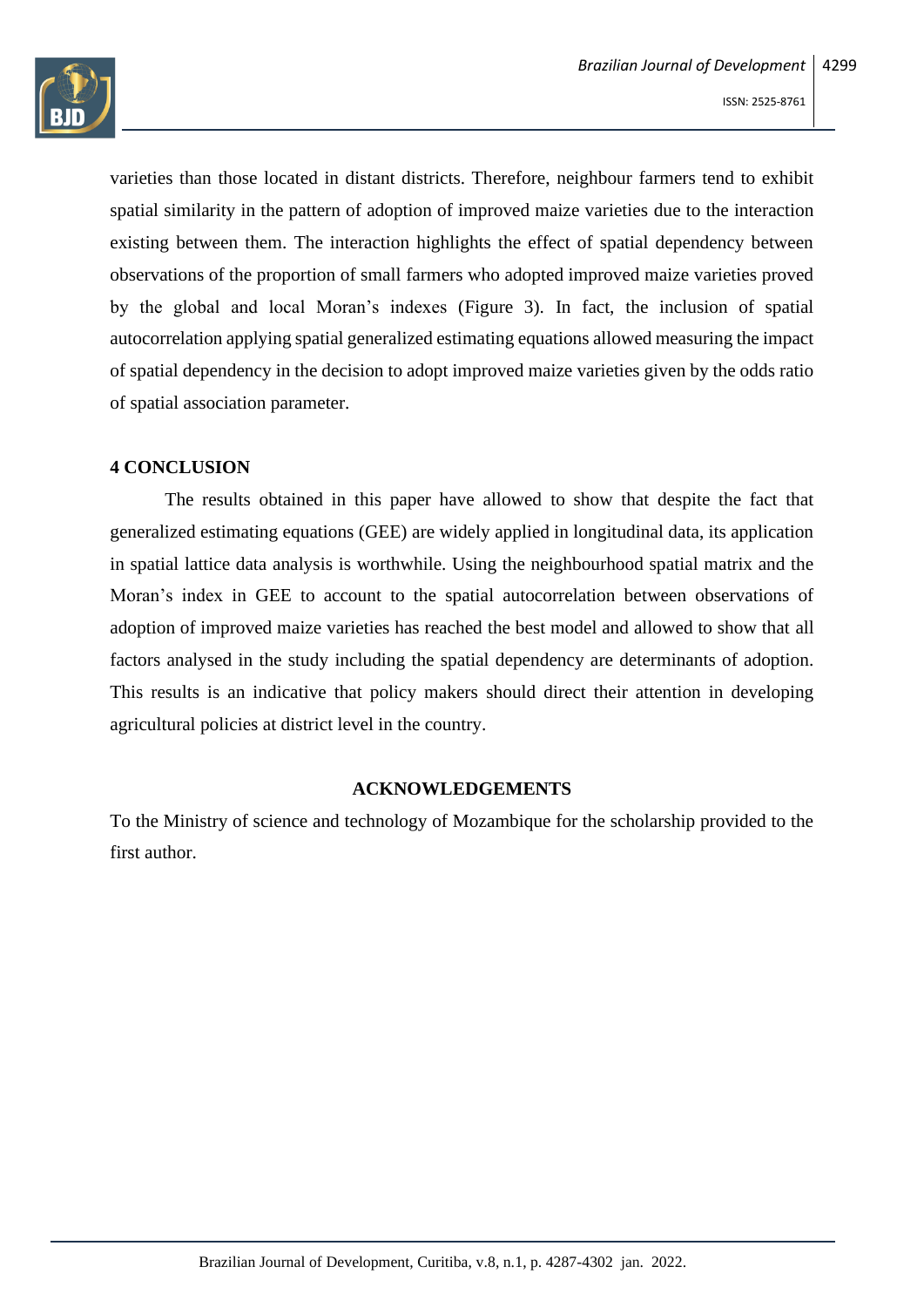

#### **REFERENCES**

Adesina, A. and Zinnah, M. 'Technology characteristics, farmers' perceptions and adoption decisions: a Tobit model analysis in Sierra Leone', Agricultural Economics, vol. 9, 1993.

Akudugu, M., Guo, E., Dadzie, S. 'Adoption of modern agricultural production technologies by farm households in Ghana: what factors influence their decisions?' Journal of Biology, Agriculture and Healthcare, vol. 2(3), 2012.

Bivand, R. S., Pebesma, E. J., Gomes, V. R. Applied spatial data analysis with R. New York: 1 st ed. Springer. 378 p. 2011.

Bonabana-wabbi J. Assessing Factors Affecting Adoption of Agricultural Technologies: The Case of Integrated Pest Management (IPM) in Kumi District, Msc. Thesis Eastern Uganda. 2002.

Cavane, E., Donavan, C. **'**Determinants of Adoption of Improved Maize Varieties and Chemical Fertilizers in Mozambique', Journal of International Agricultural and Extension Education**,** Vol. 18(3), 17p. 2011.

1.

2. CENACARTA. Cartografia da Divisão Administrativa de Moçambique. 1997 Available in < http:www.cenacarta.com>. Acesso em Abril de 2017.

Cressie, N. A. C. Statistics for spatial data. New York: J. Wiley, 1993.

Dias, P. Analysis of incentives and disincentives for maize in Mozambique. Technical notes series, MAFAP, FAO, Rome. 2013.

Donovan, C., Tostão, E. Staple food prices in Mozambique. Paper Prepared for the Comesa policy seminar on "Variation in staple food prices: Causes, consequence, and policy options", Maputo, Mozambique, 25-26 January 2010 under the Comesa-MSU-IFPRI African Agricultural Marketing Project (AAMP). 2010.

Halekoh, U., Hojsgaard, S., Yan, J. 'The R Package geepack for Generalized Estimating Equations', Journal of Statistical Software, Vol. 15(2), 2006.

INE. Anuário Estatístico 2016. Moçambique. 112p. 2017.

Kariyasa, K., Dewi, A. 'Analysis of Factors Affecting Adoption of Integrated Crop Management Farmer Field School (Icm-Ffs) in Swampy Areas', International Journal of Food and Agricultural Economics 1(2), pp 29-38, 2011.

Liang, K. Y.; Zeger, S. L. Longitudinal data analysis using generalized linear models. Biometrika, Vol. 73, pp 13-22, 1986.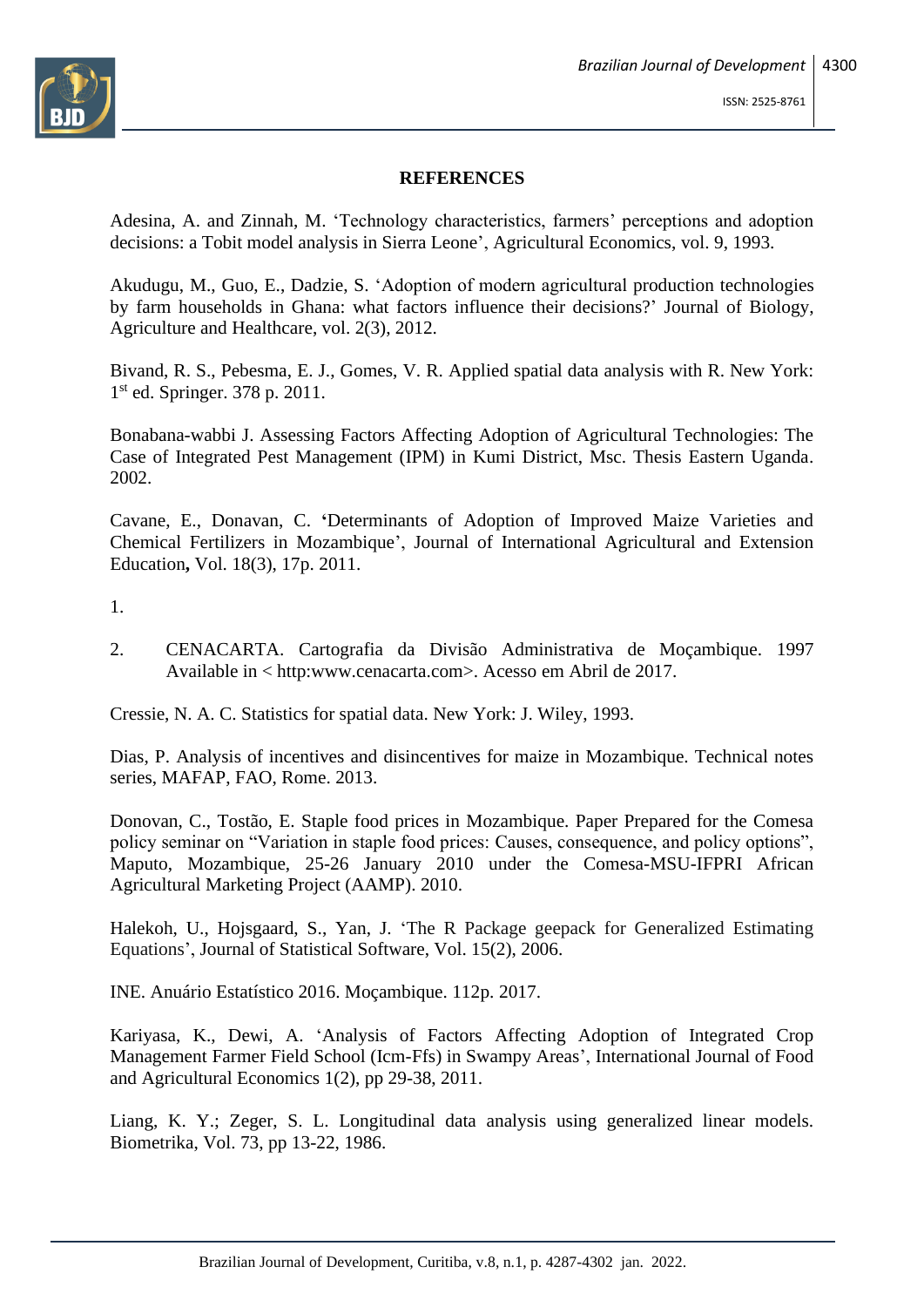

Lin, P.S.; Clayton, M. K. 'Analysis of Binary Spatial Data by Quasi-Likelihood Estimating Equations', The Annals of Statistics, Vol. 33(2), pp. 542-555, 2005.

Maculuve, T.V. Improving Dryland Water Productivity of Maize through Cultivar Selection and Planting Date Optimization in Mozambique. MSc Thesis Faculty of Natural and Agricultural Sciences, University of Pretoria, 2011.

Manuel, L., Scalon, J.D. 'Generalized estimating equations approach for spatial lattice data: A case study in adoption of improved maize varieties in Mozambique', Biometrical Journal, v. 62, n. 8, p. 1879–1895, 2020. Available from: [<https://doi.org/10.1002/bimj.201800360>](https://doi.org/10.1002/bimj.201800360).

Mauceri, M. et al. Adoption of Integrated Pest Management Technologies: A Case Study of Potato Farmers in Carchi, Ecuador: Selected Paper prepared for presentation at the American Agricultural Economics Association Annual Meeting, Providence, Rhode Island, July 24-27, 2005.

Mccullagh, P. E. Nelder, J. A. Generalized Linear Models. 2<sup>nd</sup> Edition. Chapman and Hall, London. 1989.

Mignouna, B. et al. 'Determinants of Adopting Imazapyr-Resistant Maize Technology and its Impact on Household Income in Western Kenya', AgBioforum, 14(3), pp.158-163, 2011.

3.

4. Mwangi, M.; Kariuki, S. 'Factors Determining Adoption of New Agricultural Technology by Smallholder Farmers in Developing Countries', Journal of Economics and Sustainable Development, Vol. 6(5), 2015.

R CORE TEAM. **R:** a language and environment for statistical computing. 2017.

- 5.
- 6. RENAPRI. Unfolding Agricultural Transformation in Africa: Strategies for sustainable development. Cape Town. South Africa. 2017.

Rogerson, P., Yamada, I. Statistical detection and surveillance geographic clusters. Chapman & Hall/CRC. U.S.A. 2009.

Rotnitzky, A., Jewell, N.P. 'Hypothesis testing of regression parameters in semiparametric generalized linear models for cluster correlated data', Biometrika, Vol. 77(3), pp.485-97, 1990.

Sserunkuuma, D. The adoption and impact of improved maize and land management technologies in Uganda. 2005.

Uaiene, R.N, Arndt. C, Masters, W.A. Determinant of Agricultural Technology Adoption in Mozambique.‖ Ministry of Planning and Development Republic of Mozambique. Discussion papers No. 67E., 2009.